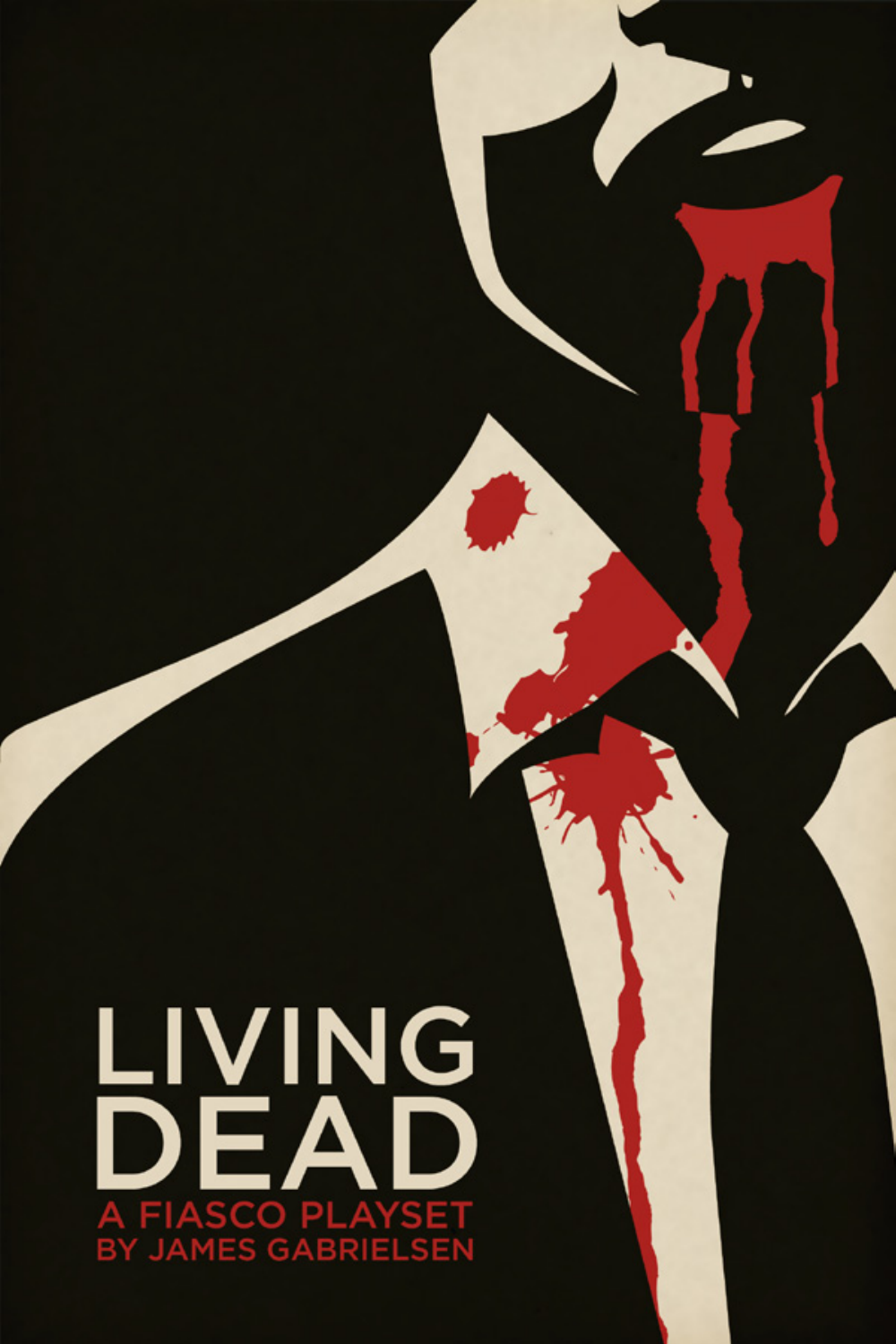# JG02 Living Dead

## **CREDITS**

Written by James Gabrielsen Edited by Steve Segedy Cover art by James Gabrielsen Additional art by Jason Morningstar

## BOILERPLATE

This Playset is an accessory for the *Fiasco* role-playing game by Bully Pulpit Games.

This Playset is copyright 2012 by James Gabrielsen. *Fiasco* is copyright 2009 by Jason Morningstar. All rights are reserved.

For more information about *Fiasco* or to download other Playsets and materials, visit [www.bullypulpitgames.com](http://www.bullypulpitgames.com).

If you'd like to create your own Playset or other *Fiasco*-related content, we'd like to help. Write us at [info@bullypulpitgames.com.](mailto:info%40bullypulpitgames.com?subject=)



"When you play, play *hard*." - Theodore Roosevelt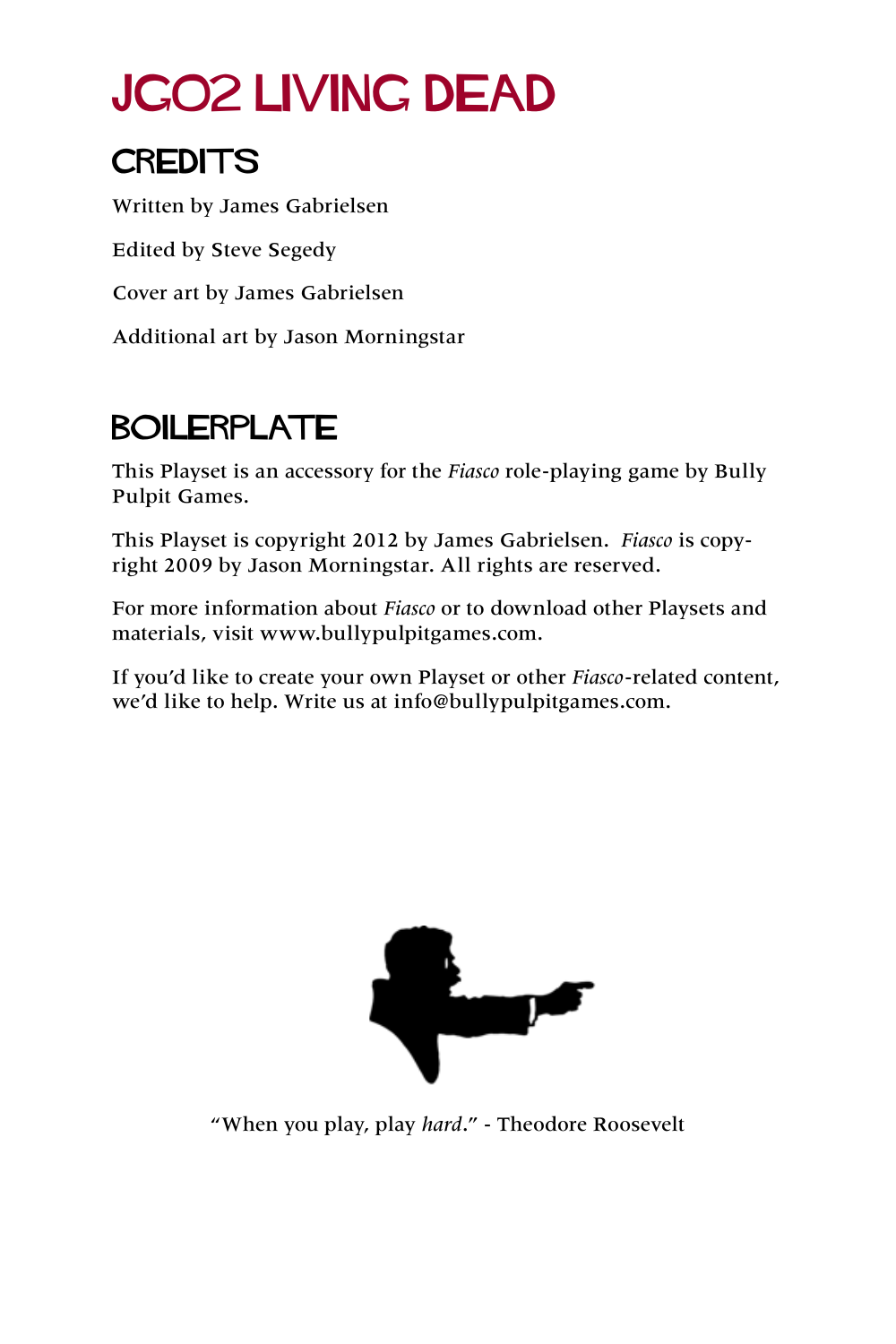# THE SCORE

### When there is no more room in Hell, the dead will walk the Earth.

Everything has changed. No more paperwork or errands or ballgames. We still fight and squabble and lie as much as ever, but not for money or drugs or power. When the world has been overrun by the living dead, survival is the only thing that matters.

Banding together always seems like a good idea in theory; strength in numbers, right? Keep believing that if you want, but those people just might kill you before the zombies. Remember, only one thing matters: staying alive.

### MOVIE NIGHT

*Night of the Living Dead, Dawn of the Dead, Day of the Dead, Land of the Dead, Return of the Living Dead, Shaun of the Dead, Zombieland, 28 Days Later, 28 Weeks Later, Evil Dead I and II, Army of Darkness, I Am Legend, Pet Semetery, Quarantine, Plan 9 From Outer Space, Resident Evil, Slither, The Walking Dead*  (TV). Any zombie movie ever.

# THIS IS NOT A COMPLETE PLAYSET!

This supplement is a playset add-on—a collection of locations, objects, circumstances, and tropes ready to be plugged into any other playset.

In other words, you'll need another playset to use this one.

Why not make a complete zombie playset? There are too many zombie films with too many varied themes to collect into a single playset. You can't confine zombies to a single setting; they work almost anywhere. Zombies in a nice southern town? Perfect. Zombies in the Old West? Of course! Zombies on the grassy knoll? Oswald is the least of Kennedy's problems.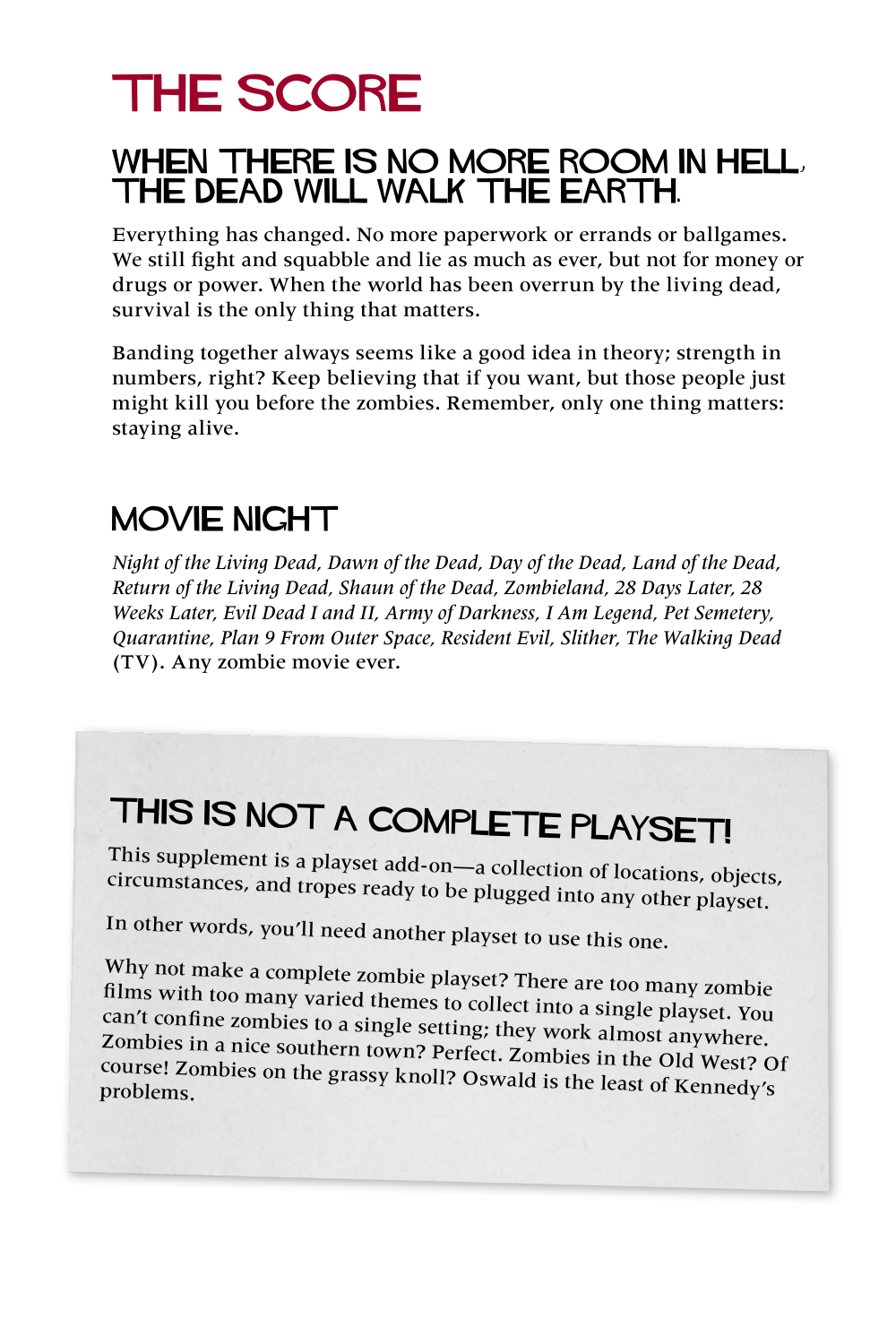# **HOW IT WORKS**

#### **\* Choose a playset and grab some dice as usual**

Pick out a playset that is in desperate need of a zombie apocalypse. Gather up the dice as usual—two white and two black for each player.

#### **\* Swap stunt dice into the dice pool, and proceed with the Setup as usual**

Replace two white dice and two black dice with four "stunt dice" of a different color (we suggest red, because it's going to get bloody in here). Then roll them all into a central pile and proceed with the Setup. As usual, only the numbers matter, so the stunt dice don't change anything yet.

#### **\* Whenever a stunt die is used to resolve a scene, ZOMBIES!**

Whenever players resolve a scene, they can choose a black or white die for normal resolution or they can choose a stunt die. If a stunt die is chosen, zombies MUST show up in the scene somehow. This is not a clearly good or bad outcome. It is a zombie outcome.

#### **\* Use the stunt dice to add a Living Dead element to the game**

When the scene is fully resolved, it's time to add a Living Dead element to the game. Whoever resolved the scene should roll all four stunt dice to generate some random numbers. Then select a category and detail from the Living Dead table, write them on a new index card, and place the card on the table. When this is complete, return all of the stunt dice to wherever they were before.

This zombie element works just like a Tilt element—any player can incorporate it into upcoming scenes, infecting the story with zombie chaos.

#### **\* Ignore the stunt dice when calculating Tilt and Aftermath**

When calculating the Tilt and the Aftermath, don't roll the stunt dice. They don't contribute to your end fate.

*For more information about stunt dice, see the* **Fiasco Companion***!*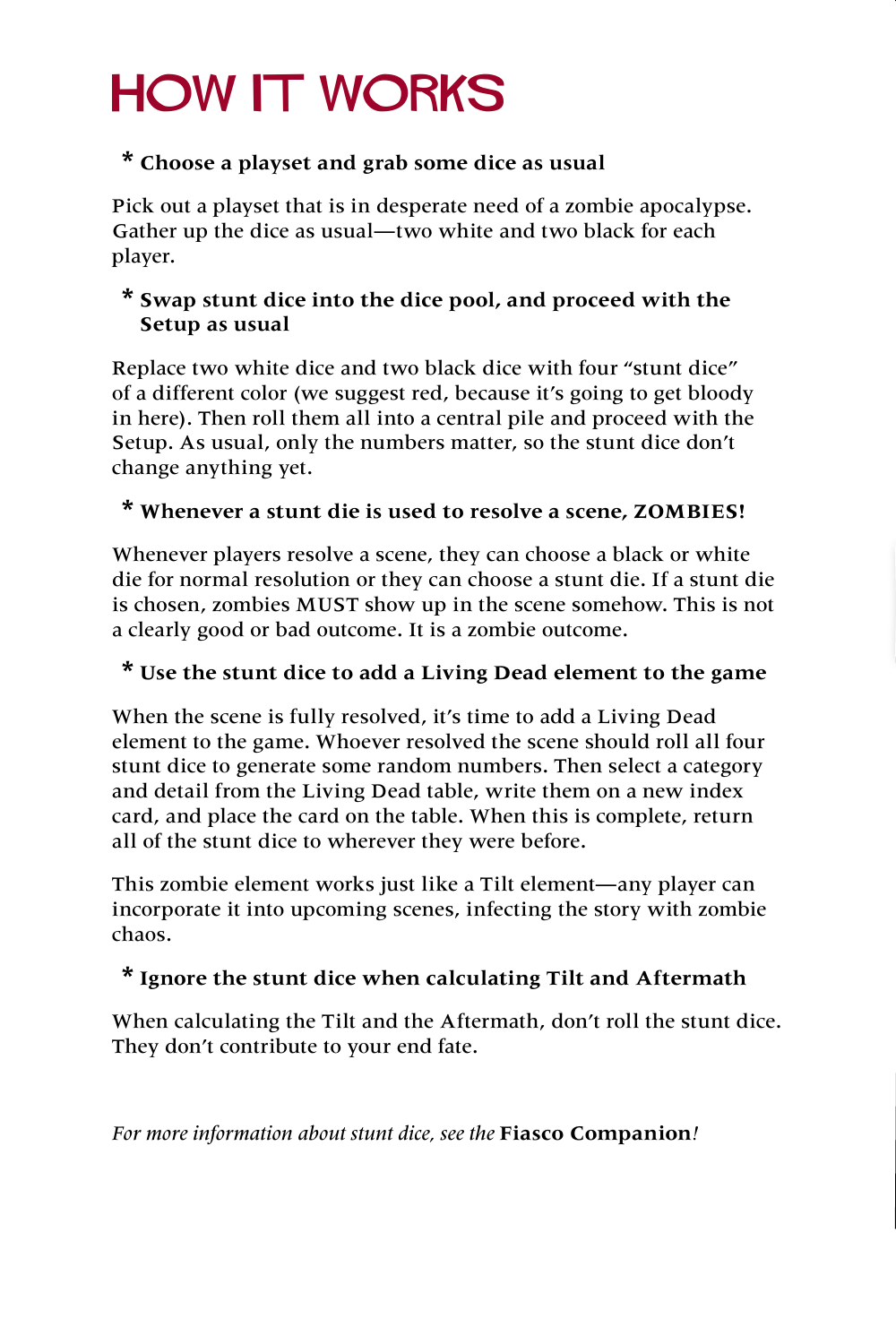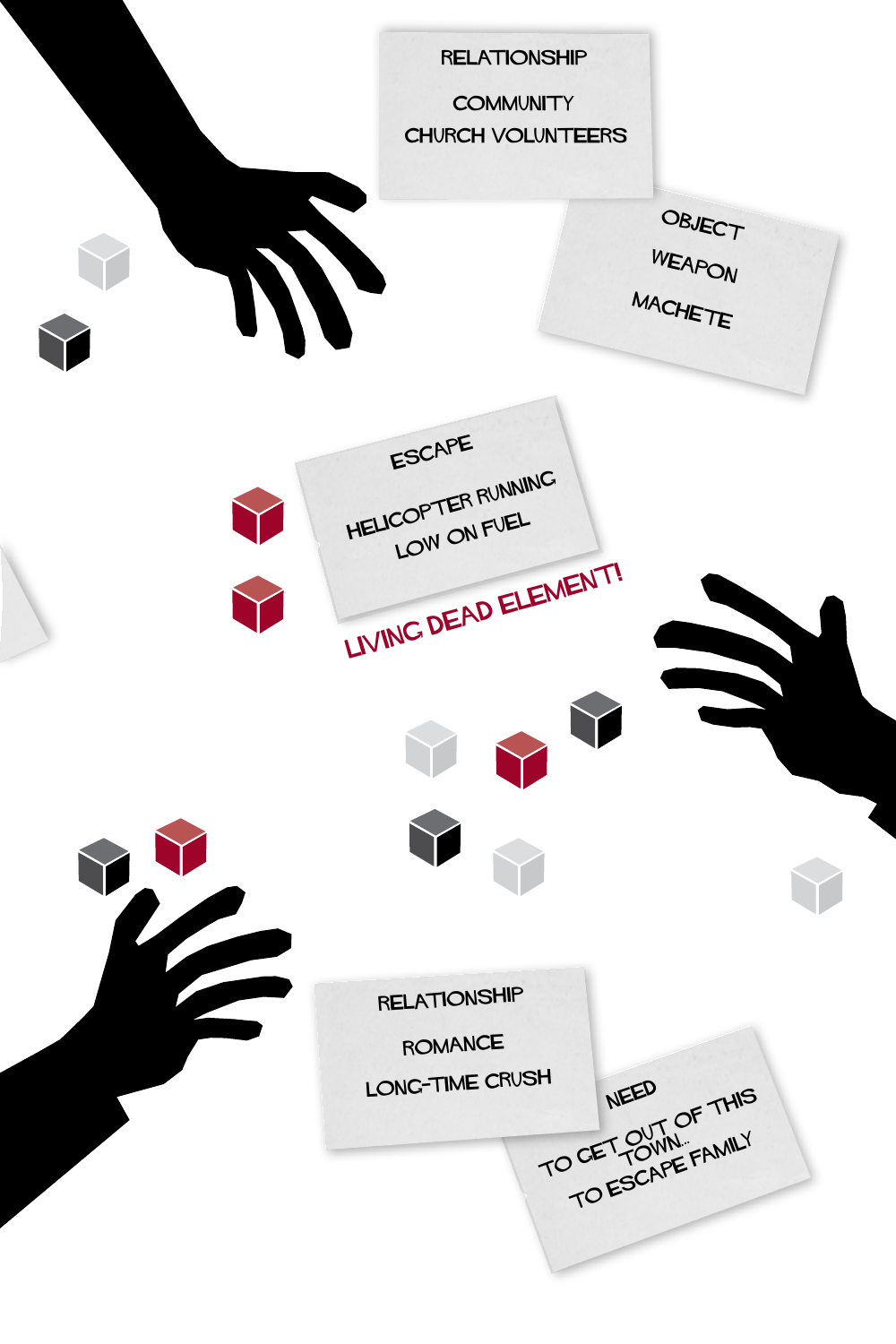# The Living Dead...

## 1 FOREBODING

- $\lceil \cdot \rceil$  Carefully concealed bite wound
- $\Gamma$  Empty city streets in the middle of the day
- 3 "Are they drawn here by memory? Instinct? Maybe they're coming for us."
- $\boxed{\therefore}$  Fever that won't break
- $\mathbb{E}$  News reports of unexplained rioting among the homeless
- **Fig.** Pregnancy that will soon be too far along to conceal

# 2 **INSTABILITY**

- $\lceil \cdot \rceil$  The barrier won't be able to hold them back for long
- $\Gamma$  Barely contained feud
- $\cdot$  Widespread power outage
- $\mathbb{R}$  Rapidly dwindling food supply
- $\mathbb{E}$  Twinkies have a shelf-life of twenty-five days
- **11** Diary documenting a descent into madness.

## 3 Irrationality

- $\lceil \cdot \rceil$  "I don't care if they're already dead! I won't shoot my family!"
- $\Gamma$  Bigotry at the worst possible moment
- $\overline{3}$  "If we could study them, find out what's wrong with them..."
- $\boxed{\therefore}$  "I'm not leaving."
- **3** "I'll take my chances out there with the zombies."
- <sup>1</sup> "We can't take the risk. We have to kill him before he turns."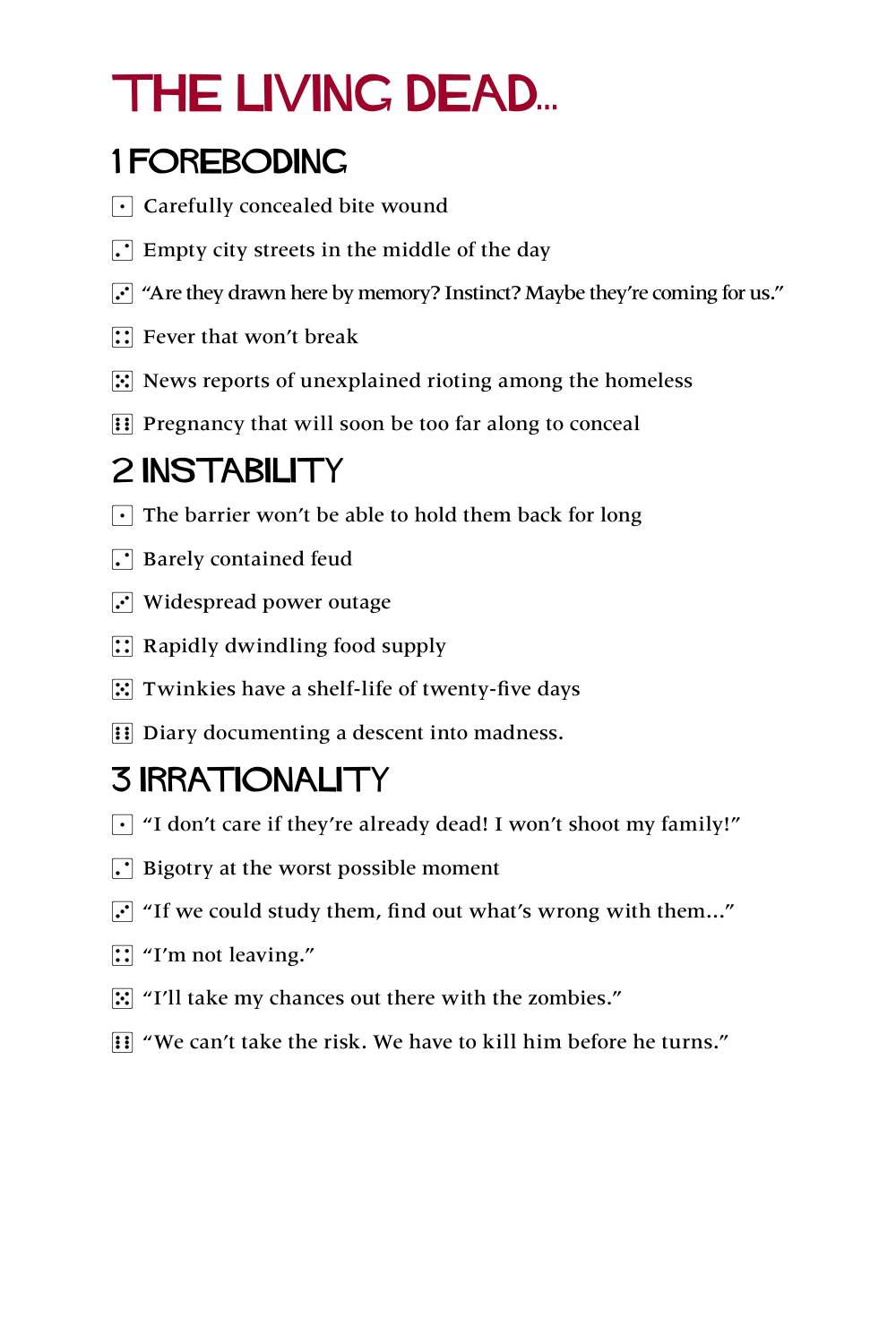## 4 Desperation

- $\lceil \cdot \rceil$  "We have to save them!"
- $\Gamma$  "He's starving over there. How can we get him some food?"
- $\overline{3}$  "It's not too late! Amputate the arm!"
- :: "If we act and smell like them, maybe they won't notice us."
- 5 "What's worse than death? Sitting here, waiting to die."
- **11** "I'll hold 'em off! Make a break for it!"

### 5 SAFETY

- $\lceil \cdot \rceil$  Gun shop
- $\boxed{\cdot}$  Nearby military base
- $\Gamma$  Radio report of a safe location
- $\therefore$  Lights from an upper floor of an apartment building
- $\mathbb{E}$  Apparently abandoned prison
- **1** Scrap wood, nails, and hammers

## 6 Escape

- $\lceil \cdot \rceil$  Boat keys
- $\Gamma$  Sewer and utility tunnels
- $\Gamma$  Parking shuttle
- $\boxed{\therefore}$  Helicopter running low on fuel
- **Fig.** "The military will clean this up. Let's just hold tight."
- **11** One last bullet in the chamber, just in case

# ...during the apocalypse